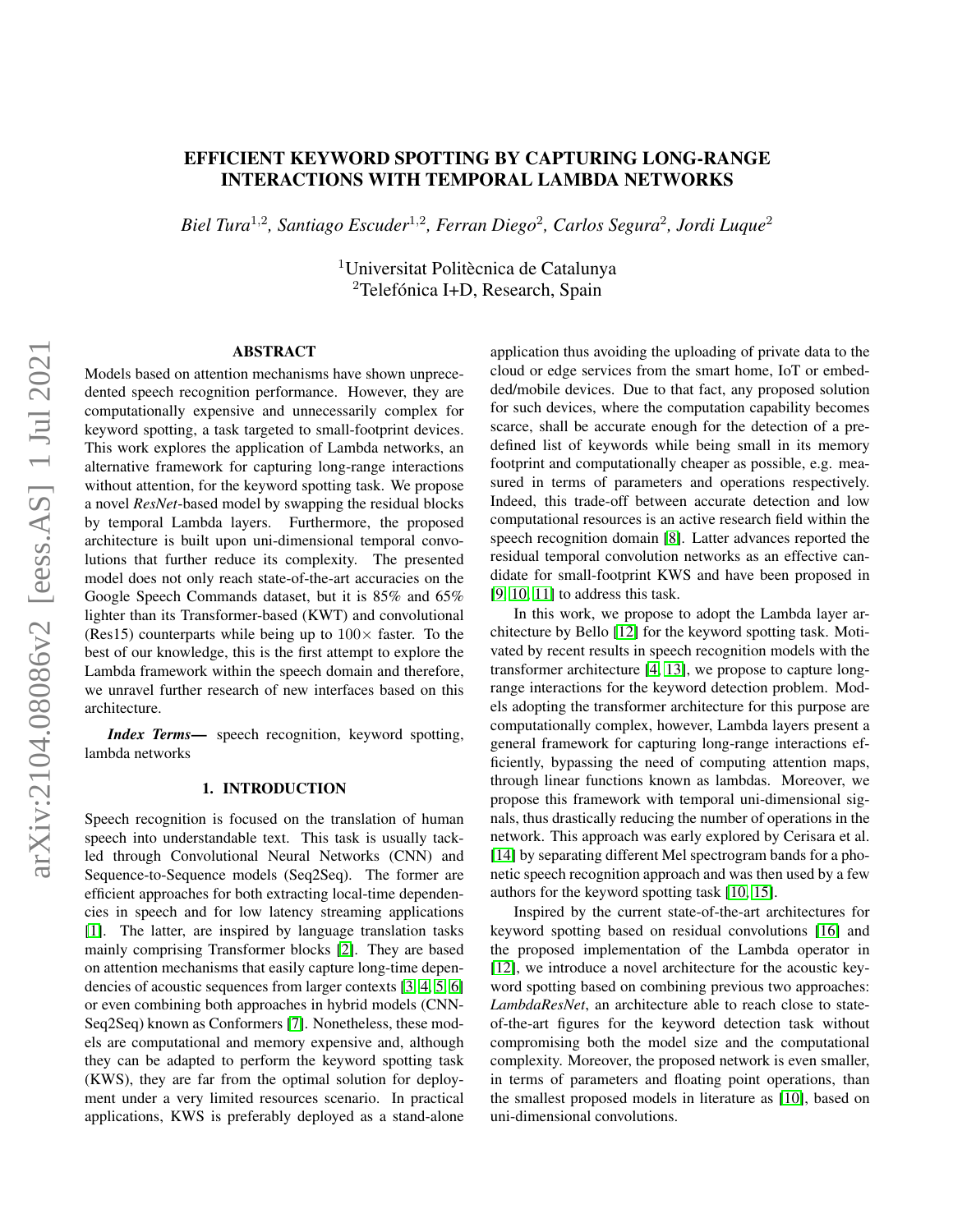## 2. RELATED WORK

Keyword spotting through neural networks had been tackled with several methodologies. Chen et al. [\[17\]](#page-6-16) and Wang et al. [\[18\]](#page-6-17) built different models parameterized by a multi-layer perceptron architecture that surpassed previous approaches based on Hidden Markov models [\[19\]](#page-6-18). Sainath and Parada [\[9\]](#page-6-8) introduced the convolutional neural network for the keyword detection problem, outperforming previous works and reducing the network footprint size.

The usage of recurrent neural networks for the keyword spotting task has also been studied in the work by Arik et al. [\[20\]](#page-6-19). The added value of recurrent networks is the ability to learn long-range dependencies. However, they are difficult to integrate into real-time speech recognition systems which eventually is the end goal of this task.

More recently and due to the change of paradigm introduced by the self-attention approach in the natural language processing domain [\[2\]](#page-6-1), attention mechanisms had also been studied in the keyword spotting task [\[21,](#page-6-20) [22\]](#page-6-21). These architectures, while matching state-of-the-art performance, they have a larger number of parameters than traditional twodimensional residual convolutional networks.

Even though models based on attention mechanisms are promising, the keyword spotting problem has moved towards using residual convolutional neural networks mainly to achieve lighter and faster models for the end task. At the moment, the best architectures for the keyword spotting task are based on two-dimensional convolutional networks by Tang et al. [\[16\]](#page-6-15). In addition to this, Vygon et al. [\[23\]](#page-7-0) showed a training approach based on a triplet loss function and phonetic similarity that improves the classification accuracy for the keyword detection using the same architecture. On the other hand, lighter models based on uni-dimensional convolutions following the residual architecture have also been studied by Choi et al. [\[10\]](#page-6-9), achieving similar metrics than two-dimensional convolutional networks while decreasing the footprint size of the model.

Very recently, a new architecture based on the Vision Transformer (*ViT*) [\[24\]](#page-7-1) has surpassed previous approaches for the Keyword Spotting task. This new model, proposed by Berg et al. [\[13\]](#page-6-12), is known as the Keyword Transformer (*KWT*) and it is fully based on a self-attentional architecture. The Keyword Transformer outperforms previous works at the cost of very large and computational complex models, not desirable for the end goal of this task in which models are required to run in low-resource devices.

As of our knowledge, we are the first to implement longrange interactions through the recently presented Lambda architecture in the speech domain as well as introducing the uni-dimensional lambda architecture for a specific task.

#### 3. PROPOSED METHOD

#### 3.1. Input preprocessing

Most of the CNN-based solutions for the Keyword Spotting task are based on pre-processing the audio into a twodimensional input by transforming the speech signal to a Mel spectrogram representation. Although results using raw waveform without any Fourier pre-processing have also been investigated [\[25,](#page-7-2) [26\]](#page-7-3), they do not show higher performance than using classical Mel spectrogram for the keyword spotting task. Other approaches have used the *SincNet* architecture introduced by Ravanelli et al. [\[27\]](#page-7-4) to pre-process the input audio, thus adding an additional front-end architecture [\[28\]](#page-7-5).

Similar to the models we will compare our approach to, we use 40 mel filterbank energies to generate a classical logscaled Mel spectrogram of the normalized raw audio input. Frames are estimated by using a 20ms analysis window with a 10ms stride. Note that instead of stacking all frequency bands, generating a two-dimensional input, that is, a classical spectrum image; we propose to understand each frequency band as uni-dimensional independent inputs, with as many channels as generated mels. A diagram of the proposed input can be seen in Figure [1.](#page-2-0)

#### 3.2. Temporal Lambda layer

Convolutional neural networks react to a small local area of the signal. The output feature map is generated from a linear combination of the inputs in the kernel window of the filter, learning local characteristics of the signal. The task of keyword spotting can benefit from learning long-range interactions but the attention map is very costly for the end task, usually carried in embedded devices with low computational and memory resources. The Lambda layer architecture, introduced by Bello [\[12\]](#page-6-11), aims to learn position-based interactions in global and local contexts to bring the benefits of the selfattention mechanisms in a computational lighter manner.

#### *3.2.1. Self-attention mechanism*

Presented by Vaswani et al. [\[2\]](#page-6-1) under the Transformer architecture, self-attention mechanisms retrieves the relationship within the input sequence  $X \in \mathbb{R}^{n \times d}$  by a set of Queries  $Q \in \mathbb{R}^{n \times d_k}$ , Keys  $K \in \mathbb{R}^{n \times d_k}$  and Values  $V \in \mathbb{R}^{n \times d_v}$  obtained through a linear projection of the input sequence. In the scaled dot-product attention, all queries and keys dot products are computed, scaled by  $1/\sqrt{d_k}$  and normalized through the softmax operator  $\sigma(\cdot)$  to obtain the attention map between all the input sequences. Then, this matrix weights the Values to obtain the final output  $A \in \mathbb{R}^{n \times d_v}$ , capturing long-range characteristics within the input sequence:

<span id="page-1-0"></span>
$$
A = \sigma \left(\frac{QK^{\top}}{\sqrt{d_k}}\right) V \tag{1}
$$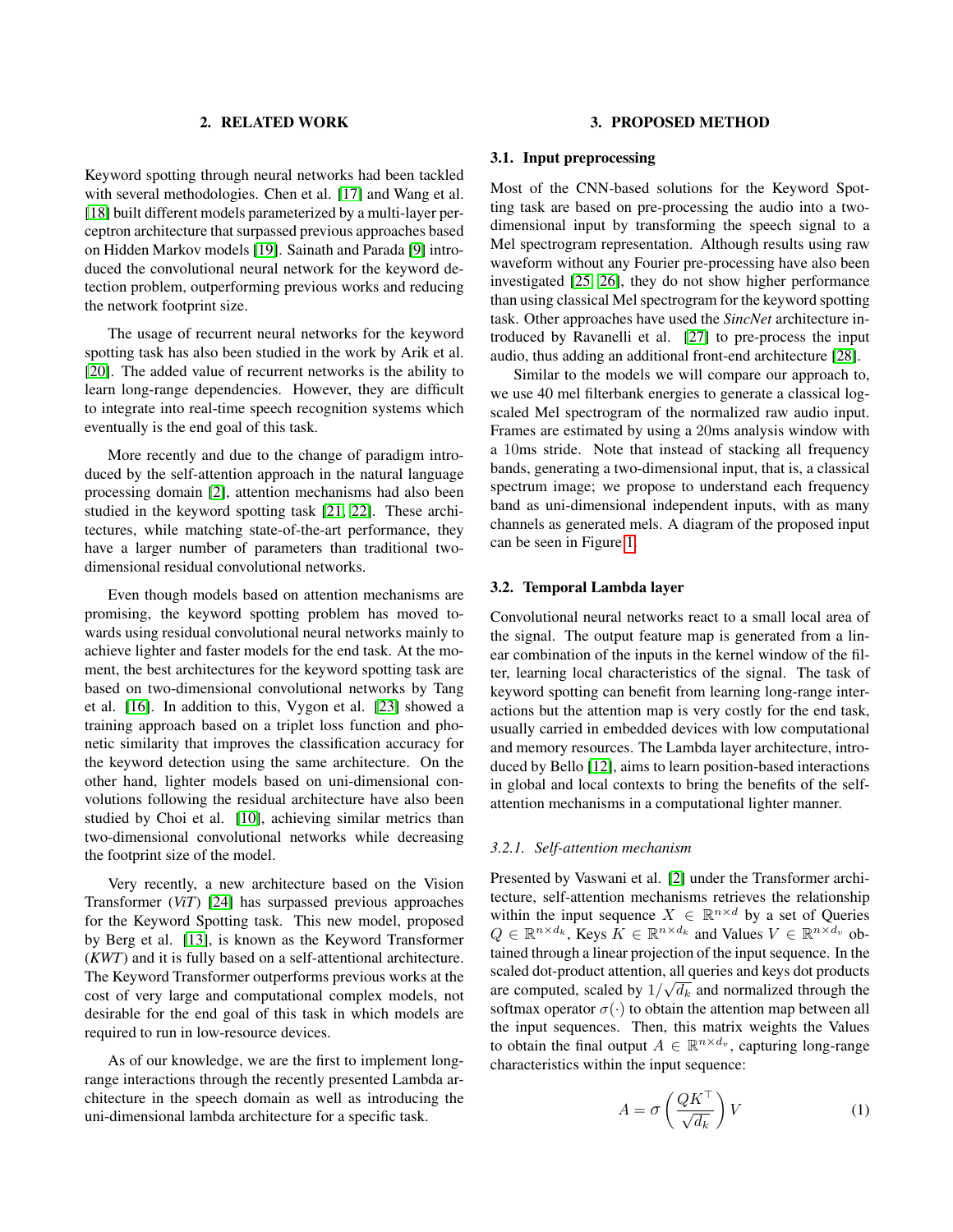

<span id="page-2-0"></span>Fig. 1. Architectures compared for the Keyword Spotting task. Two-dimensional and uni-dimensional convolutional kernels are illustrated in the input of each model. Left: The *ResNet15* architecture [\[16\]](#page-6-15) is based on two-dimensional  $3 \times 3$  convolutional filters with 44 channels at each layer and no stride. Magnified residual block show the batch normalization and the usage of ReLu as activation function. Right: The *LambdaResNet18* architecture built upon uni-dimensional  $3 \times 1$  convolutional filters and Lambda layers in its residual blocks. Feature maps are expanded from 16 to 60 (with a multiplier  $k$  for model variants) throughout the network with alternating stride values of 2 and 1. Residual Lambda block shows the operations inside the Lambda layer as well as the Batch Normalization and ReLu activation function.

Instead of using a single attention function at each layer, it was found beneficial to use a multi-head attention architecture, where different projections of the input were learned in h parallel layers to jointly attend information from different representations. The output of each attention layer (Equation [1\)](#page-1-0) in the multi-head architecture,  $A_1, \ldots, A_h$ , matrices are concatenated and linearly projected by  $W_A \in \mathbb{R}^{hd_v \times d}$ , generating the output  $Y \in \mathbb{R}^{n \times d}$  of one layer of the Transformer:

$$
Y = [A_1 \ A_2 \ \dots \ A_h] W_A \tag{2}
$$

The multi-head attention is computationally expensive for two main reasons: the first one is the computation of a per-example attention map which is a *quadratic* operation in terms of input size, see table [1,](#page-3-0) and secondly the time complexity scaling by a factor of  $h$  in the multi-head architecture.

## *3.2.2. Lambda operator*

The Lambda layer, presented and extensively analyzed by Bello [\[12\]](#page-6-11), avoids computing the expensive attention map by generating contextual lambda functions in the Lambda operator. Following the multi-head attention notation,  $Q, K \in$  $\mathbb{R}^{n \times d_k}$  are the Query and Key matrices and  $V \in \mathbb{R}^{n \times d_v}$  is the Value matrix, each one obtained through a linear projection of the input. Then, the normalization step, through the softmax

operator, is applied to the Key matrix across the context positions,  $\sigma(K)$ . The contextual lambda function for each input,  $\lambda_n \in \mathbb{R}^{\dot{d}_k \times d_v}$ , to be applied to each query is defined as:

$$
\lambda_n = \underbrace{\sigma(K)^\top V}_{\lambda^c} + \underbrace{E_n^\top V}_{\lambda_n^p} \tag{3}
$$

There are two terms in the contextual lambda expression: The content lambda,  $\lambda^c$  encodes how to transform each query solely based on the context content. The position lambda  $\lambda_n^p$ depends on the query position  $n$  via the trainable positional embedding parameter  $E_n \in \mathbb{R}^{n \times d_k}$ . This latter lambda function encodes how to transform the query  $q_n$  based on their relative positions.

Therefore, the output of the lambda layer,  $Y \in \mathbb{R}^{n \times d_v}$ , where each element  $y_n$  of the output matrix is the application of each contextual lambda to its query, is expressed as:

$$
y_n = \lambda_n^\top q_n = (\lambda^c + \lambda_n^p)^\top q_n \tag{4}
$$

The columns of the lambda function  $\lambda_n$  are interpreted as contextual aggregated features based on the content and position-based interactions. Applying the lambda function to the learned query distributes these contextual features and captures long-range interactions without the need of generating attention maps [\[12\]](#page-6-11).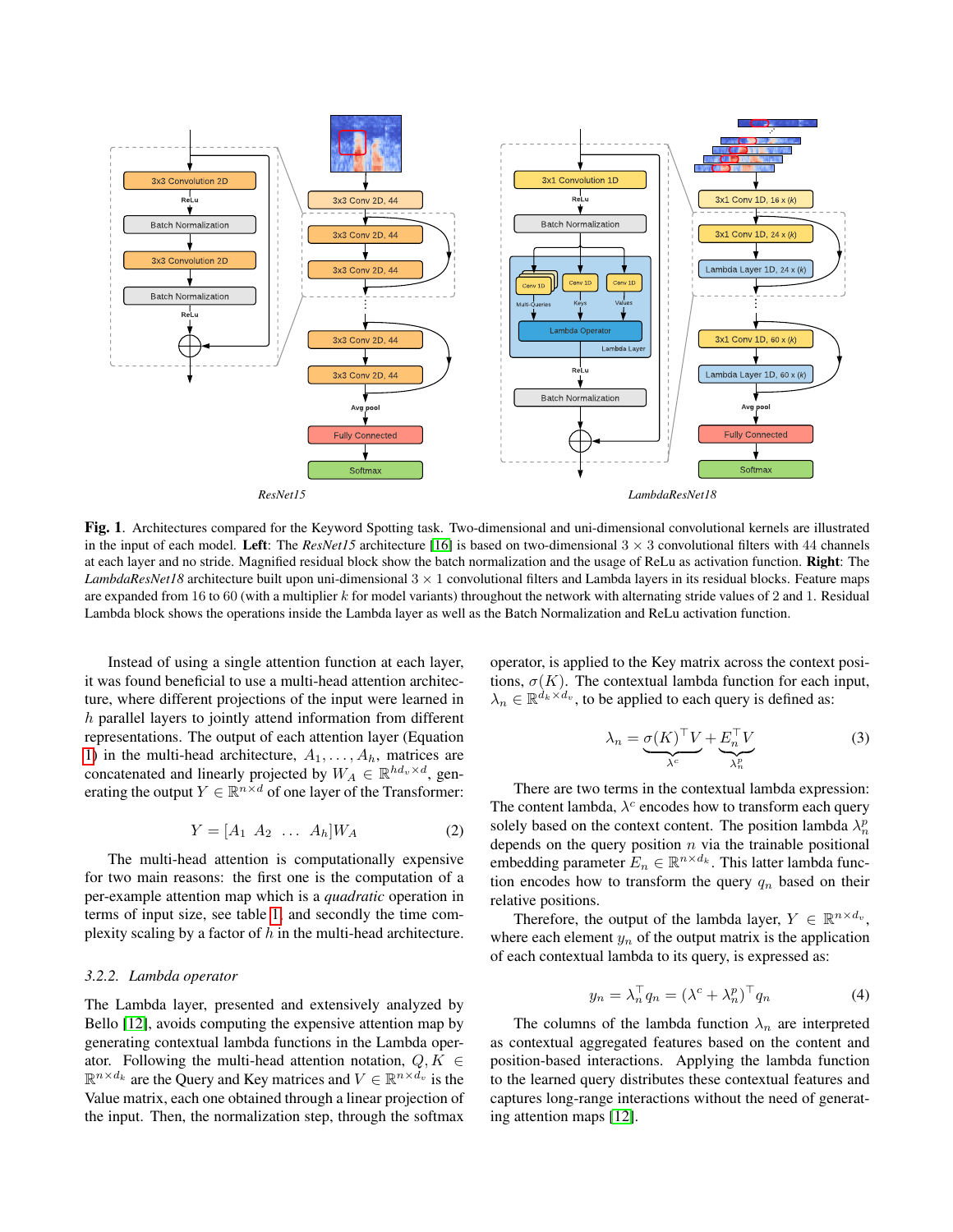<span id="page-3-0"></span>Table 1. Computational complexity comparison between multihead self-attention and different multi-query Lambda variants. b*: batch size,* h*: number of heads/queries,* n*: input length,* d*: output dimension,*  $d_k$ : *query/key dimension,*  $r$  : local scope size.

| Layer<br>Operation | Time<br>Complexity          | <b>Space</b><br>Complexity           |  |  |
|--------------------|-----------------------------|--------------------------------------|--|--|
| Self-Attention     | $\mathcal{O}(bn^2(hd_k+d))$ | $\mathcal{O}(bn^2h)$                 |  |  |
| Lambda Layer       | $\mathcal{O}(bn^2d_k(d/h))$ | $\mathcal{O}(n^2d_k + bnd_k(d/h))$   |  |  |
| Lambda Conv.       | $\mathcal{O}(bnrd_k(d/h))$  | $\mathcal{O}(r d_k + b n d_k (d/h))$ |  |  |

Contrary to multi-head attention with  $h$  parallel layers, where computation complexity scales by a factor of  $h$ , multiquery lambda reduces the computation by a factor by  $h$  (being  $h$  in this case the number of queries per lambda layer), leading to a better speed-accuracy trade-off than the Transformer architecture. Multi-query lambda follows the choice of  $d_v = d/h$  and the generation of h queries,  $q_n^1, \ldots, q_n^h$ , such that the output  $Y \in \mathbb{R}^{n \times d}$  is the concatenation of the different multi-query outputs:

$$
y_n = \begin{bmatrix} \lambda_n^\top q_n^1 & \lambda_n^\top q_n^2 & \dots & \lambda_n^\top q_n^h \end{bmatrix} \tag{5}
$$

Computing a single lambda output with reduced dimensionality,  $\lambda_n \in \mathbb{R}^{dk \times \overline{d}/h}$ , and then concatenating the lambdaweighted queries in *constant* time leads to a reduction of the time complexity by a factor of  $h$ .

The Lambda layer has still a *quadratic* space and time complexity with respect to the input length due to the relative positional embedding. However, this term does not scale with the batch size (as in the attention operation). Computational and spatial complexity can be further improved when using Lambda convolutions. Despite the benefits of long-range interactions over the whole sequence, locality remains a strong inductive bias in the speech domain. Using global contexts may be excessive, as very long-time relations are usually not related between them. It may therefore be useful to restrict the scope of position interactions to a local area around the query position (similar to local self-attention). Therefore, rather than storing a position embedding for each value in the input sequence  $n$ , the positional embedding can be stored as a local scope of size r. As the computations are restricted to this scope, the lambda operator obtains *linear* time complexity, resulting in a much more efficient computational alternative for capturing long-range local dependencies [\[12\]](#page-6-11). A comparison of time and spatial complexities is shown in Table [1.](#page-3-0)

## 3.3. Model Architecture

The presented architecture is based on the *ResNet15* model presented by Tang et al. [\[16\]](#page-6-15). This network is built upon residual connections [\[29\]](#page-7-6) with two-dimensional convolutions

filters. In the presented approach  $\frac{1}{1}$  $\frac{1}{1}$  $\frac{1}{1}$ , we reduce the dimensionality of the convolutional layers to one. By doing so, we do not only reduce the number of parameters in the networks, but the floating-point operations performed in inference are radically decreased. As the input of our model is a uni-dimensional mel band, uni-dimensional filters search for temporal patterns within that band. Similar architectures that replaced two-dimensional convolutional layers for unidimensional temporal convolutions had already been studied by Choi et al. [\[10\]](#page-6-9) through the *TC-ResNet14* architecture.

Solely reducing the dimensionality of the convolutional filters leads to a decrease in the model accuracy. To achieve similar metrics as two-dimensional architectures, networks based on uni-dimensional convolutions use wider kernels to capture longer temporal characteristics [\[10\]](#page-6-9), which increases the number of parameters of the model. To solve this concern, and following the idea of the Lambda Networks [\[12\]](#page-6-11), we replace the second uni-dimensional convolutional filter in the residual block with a temporal Lambda layer to capture these long dependencies. Therefore, our convolutional filters are  $3 \times 1$  in size, smaller than other uni-dimensional architectures, as the long-term dependency is captured by the Temporal Lambda layer in the residual block.

The presented model, *LambdaResNet18*, comprises eighteen layers: one uni-dimensional convolutional layer at the beginning, four residual layers with two residual Lambda blocks each one (with a convolutional and a Lambda layer each), and a fully connected layer followed by a Softmax activation. The proposed architecture is illustrated in Figure [1.](#page-2-0) The number of channels follows a lighter implementation of the original *ResNet* architecture and ranges from 16 in the first layer to 60 in the last one:  $\{16, 24, 36, 48, 60\}$ . Following the idea of *TC-ResNet14-1.5*, we have implemented a variant of the model by increasing the number of channels by a factor of  $k = 2$ , *LambdaResNet18-2*, to study its scalability.

To reduce the spatial information while increasing the number of features map, a stride of 2 is used at the first convolutional layer of each residual block. Following the *ResNet* implementation, the shortcut connection of each block simply performs an identity mapping to match the dimensionality of the residual connection when needed.

The Lambda layer maps the input into queries, keys and values through a scalar non-linearity operator (self-attention input). Default implementation by Bello [\[12\]](#page-6-11) was used in the temporal Lambda layer, that is a multi-query approach through  $h = 4$  heads, queries and keys dimension  $d_k = 16$ , value dimension  $d_v = d/h$ , being d the input sequence size, and local context positional embedding of size  $r = 23$ . No intra-depth dimension was added in this architecture. Finally, an average pooling is performed in the temporal dimension, resulting in an embedding of the input with frequency characteristics given by the long-range temporal relation captured

<span id="page-3-1"></span><sup>1</sup>Code is available at: [https://github.com/Telefonica/](https://github.com/Telefonica/LambdaNetwork) [LambdaNetwork](https://github.com/Telefonica/LambdaNetwork)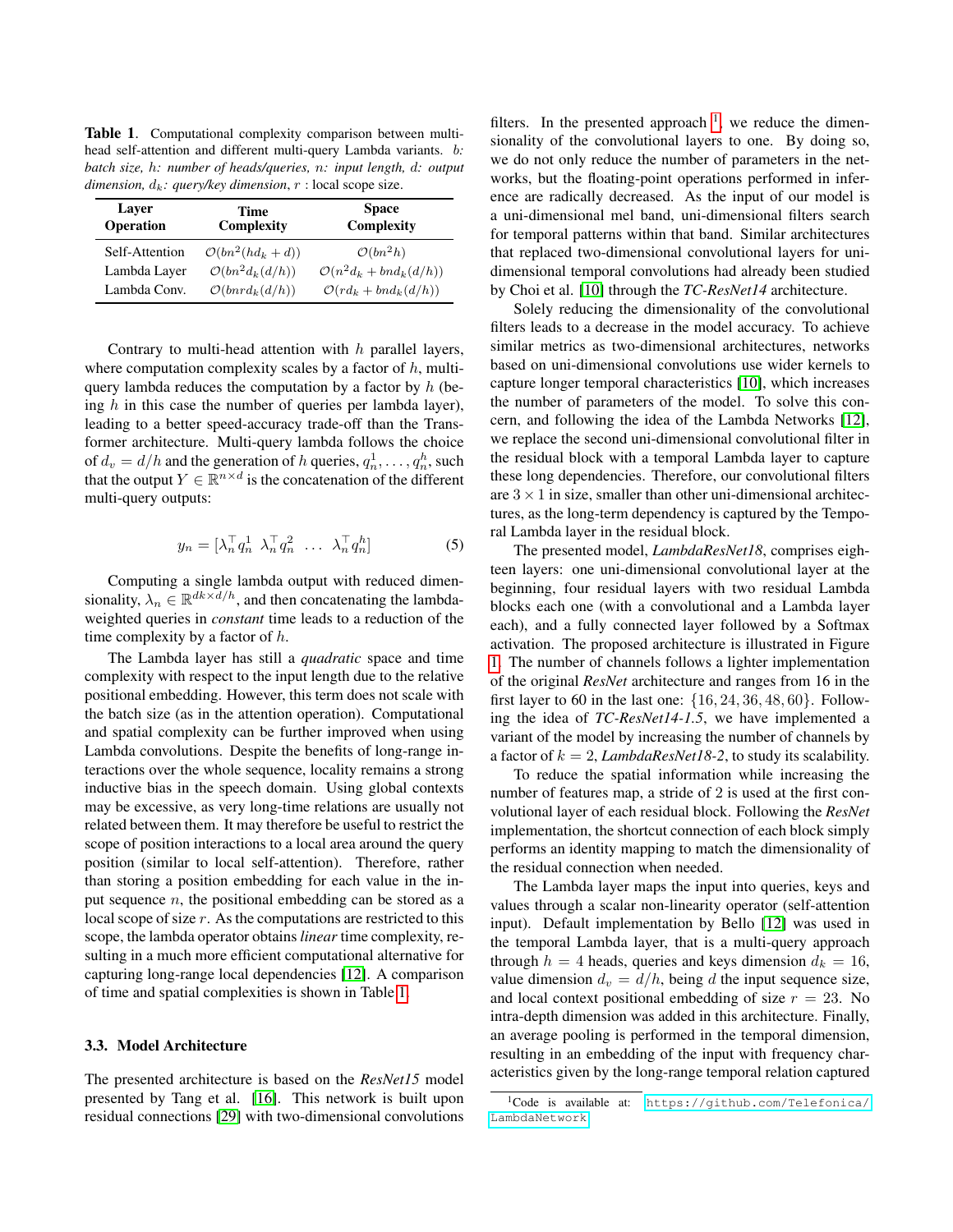by the Lambda layers. This embedding is then fed to the last fully connected classification layer, whose length varies depending on the output classes.

#### 4. EXPERIMENTS

## 4.1. Experimental Setup

Evaluations of the model were performed on the Google Speech Commands dataset [\[30\]](#page-7-7). This dataset has been established as the common benchmark for the keyword spotting task as recent works use it for the training and evaluation of their models. The Google Speech Commands dataset (in its newest version - v2) contains roughly 105K one-second-long recordings of 35 different keywords by thousands of different people. The dataset also provides different background noises to virtually augment the number of training samples at the pre-processing of the input training data.

It is common to split this dataset into different subtasks in order to widely evaluate the model in different scenarios. The difference in each one is the number of keywords detected. It is worth noting that not all the architectures we compare our approach to were reported in the subtasks presented.

- 10 Keywords: recognition among twelve classes: "yes", "no", "up", "down", "left", "right", "on", "off", "stop", "go", unknown or silence.
- 20 Keywords: recognition among the mentioned ten words in the previous subtask with an addition of the set of numbers ranging from "zero" to "nine".
- 35 Keywords: recognition on all the dataset classes.

Google Speech Commands dataset provides a SHA1 hashed list of audio speech filenames for the correct evaluation of the keyword spotting task. This split comprises 80% of the data for training, 10% for validation and 10% for testing.

We report the accuracies of the trained models for the different subtasks as well the number of parameters and floatingpoint operations performed. Receiver operating characteristic (ROC) curves, where the x-axis and y-axis show the false

<span id="page-4-0"></span>Table 2. List of the augmentation techniques used for speech perturbation (each one applied independently with a probability of *p*).

| <b>Disturbance</b> |         | <b>Parameters</b>             |  |
|--------------------|---------|-------------------------------|--|
| Background noise   | $0.7\,$ | SNR range: $0-15$ dB          |  |
| Clip distortion    | 0.2     | Percentile threshold: 0.2-0.4 |  |
| Cropping           | 0.5     | Cropping length: 10-100ms     |  |
| Pitch Shift        | 0.3     | Semitones range: $\pm 4$      |  |
| Temporal shift     | 0.3     | Shift fraction: $\pm 200$ ms  |  |
| Temporal stretch   | 0.3     | Stretching rate: 0.75-1.25    |  |
| Volume             | 0.5     | Gain: $\pm 5$ dB              |  |



<span id="page-4-1"></span>Fig. 2. Receiver operating characteristic (ROC) curves of the reported trained models in the same experimental setup.

alarm rate and false reject rate, are plotted to compare the different models trained in the same environment. To extend the evaluating curve to capture multi-class metrics, we performed a micro-averaging over every class.

#### 4.2. Model Training

The input to the model is a one-second-long keyword recording. We designed a data-augmentation module that applies a set of possible distortions to this input keyword waveform. This augmentation strategy is only present in the training process and the application of each perturbation is determined by random probability (see Table [2\)](#page-4-0). Then, the resulting waveform is transformed to a log-scaled Mel spectrogram interpreted as a set of 40 uni-dimensional vectors. The input shape is then 40 different channels with a length of 100 in the temporal axis. The model is trained through a Cross-Entropy loss function that updates the model parameters for every minibatch of 256 samples. Models are trained up to 200 epochs and minimizing the loss over the validation data set. The reported metrics are computed over the test data.

Stochastic gradient descend with a momentum of 0.9 is used to train the network. The starting learning rate is 0.1 and follows a cosine learning decay rate of 0.1. We used a  $L_2$ weight decay of  $10^{-3}$  as a regularization parameter. Background noises used in the speech augmentation are randomly sampled and cropped from the ones given by the Google Speech Commands dataset.

## 4.3. Results

We trained four different models in the same environment: *ResNet15*, *TC-ResNet14* and the presented models *LambdaResNet18* and *LambdaResNet18-2*. Table [3](#page-5-0) shows the experimental results in terms of model accuracy for the three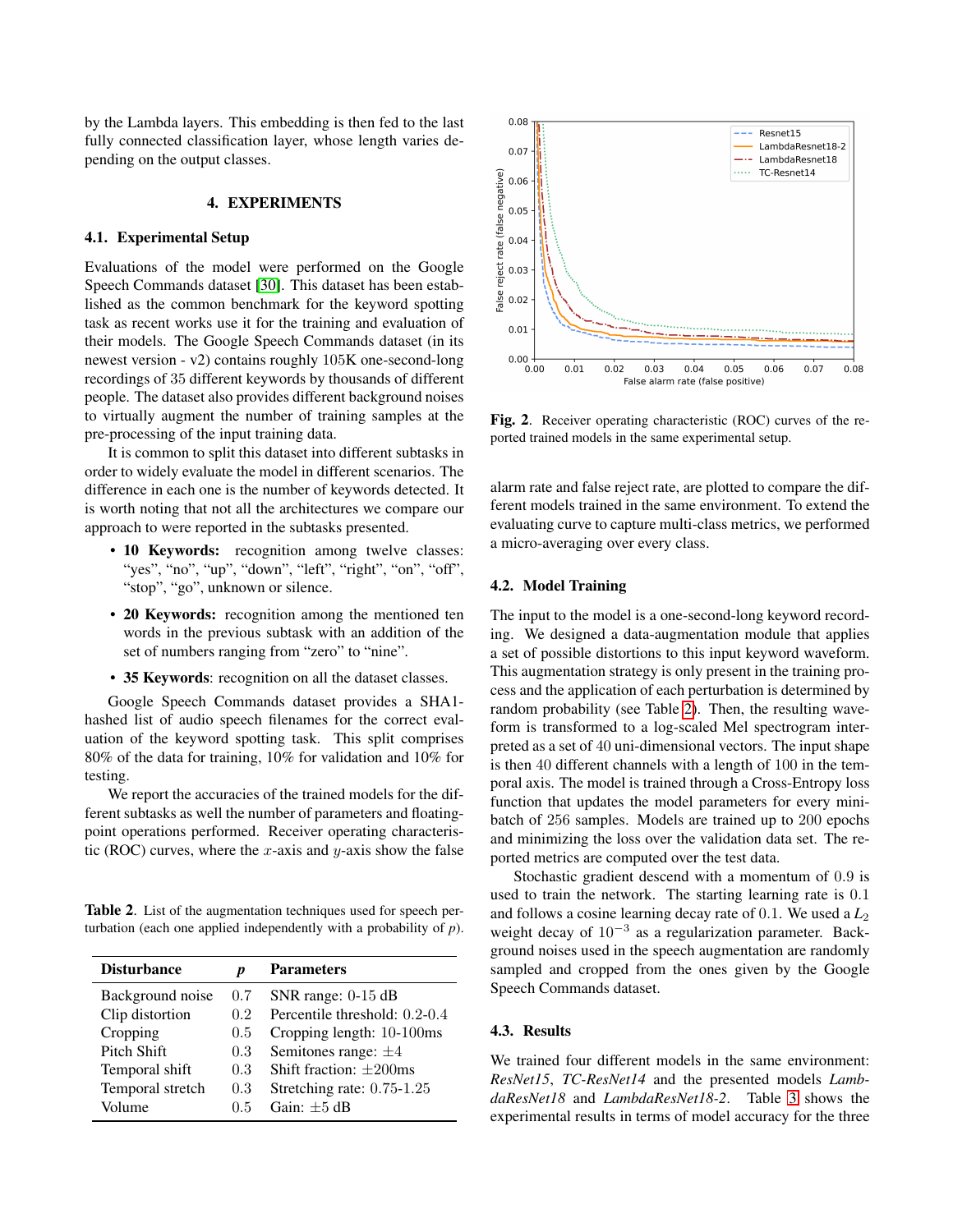<span id="page-5-0"></span>Table 3. Model comparison in terms of accuracy on the Google Speech Commands dataset for various data splits, number of parameters and number of multiplies measured in floating point operations (FLOPS). Accuracy metrics with  $\star$  are extracted from the author's paper while the rest are trained using the same setup as our experiments.

| <b>Models</b>       | 35 [\%e \motild \motild \motild \motild \motild \motild \motild \motild \motild \motild \motild \motild \motild \motild \motild \motild \motild \motild \motild \motild \motild \motild \motild \motild \motild \motild \moti | $20\,[\%]$ | 10 [%]   | <b>Parameters</b> | <b>Multiplies</b>   |
|---------------------|-------------------------------------------------------------------------------------------------------------------------------------------------------------------------------------------------------------------------------|------------|----------|-------------------|---------------------|
| $Res15$ [16]        | 95.9                                                                                                                                                                                                                          | 96.3       | 97.5     | 237K              | 894 MFLOPS          |
| $Res15-Narrow$ [16] |                                                                                                                                                                                                                               |            | $94.0*$  | 42K               | 160 MFLOPS          |
| Res15-Triplet [23]  | $96.4*$                                                                                                                                                                                                                       |            | $98.02*$ | 237K              | 894 MFLOPS          |
| <b>Att-RNN</b> [21] | $93.9*$                                                                                                                                                                                                                       | $94.5*$    | $96.9*$  | 202K              | <b>20.2 MFLOPS</b>  |
| MHAtt-RNN [22]      |                                                                                                                                                                                                                               |            | $98.0*$  | 743K              | <b>21.2 MFLOPS</b>  |
| $TC$ -Res $14$ [10] | 91.3                                                                                                                                                                                                                          | 92.3       | 95.4     | 137K              | 6.1 MFLOPS          |
| TC-Res14-1.5 $[10]$ |                                                                                                                                                                                                                               |            | $96.6*$  | 305K              | <b>13.41 MFLOPS</b> |
| KWT-1 [13]          | $96.8*$                                                                                                                                                                                                                       |            | $97.7*$  | 607K              |                     |
| KWT-2 [13]          | $97.5*$                                                                                                                                                                                                                       |            | $98.2*$  | 2394K             |                     |
| KWT-3 [13]          | $97.5*$                                                                                                                                                                                                                       |            | $98.5*$  | 5361K             |                     |
| Lambda Res18        | 93.1                                                                                                                                                                                                                          | 93.8       | 96.7     | 89K               | 3.3 MFLOPS          |
| Lambda Res18-2      | 94.2                                                                                                                                                                                                                          | 94.5       | 97.2     | 270K              | 8.4 MFLOPS          |

subtasks. Most of the architectures we compare our results to do not report all the subset metrics. We present all the possible results at each one of the dataset splits available for every model trained in our setup. Table [3](#page-5-0) also presents the number of parameters and computational complexity of the models. Both accuracy and model footprint metrics are equally important in keyword detection and they need to be considered together when evaluating a model.

In terms of accuracies, *ResNet15* is the best model for the keyword spotting task in our experimental setup, but the architecture is  $2.6 \times$  larger than our solution and more than  $100\times$  slower. On the other hand, if we compare our architecture to lighter models like *TC-ResNet14*, we get a consistent 1.5% of average improvement over all the subtasks, while being lighter and  $2 \times$  computationally faster. The presented *LambdaResNet18* falls a bit behind the *Att-RNN* model in terms of accuracy however our model is 56% smaller in terms of parameters and 83% computationally faster on the inference stage. The Keyword Transformer *KWT* reports the best results in terms of accuracy but at the cost of being a much larger model, not being the optimal solution to integrate it in embedded devices with small computation capacity. Different version models varying the number of attention heads were proposed (*KWT-1, KWT-2, KWT-3*). Our model is 85% smaller than the lightest presented Keyword Transformer model, *KWT-1* in which the number of multiplies was not reported. Table [1](#page-3-0) shows that the complexity of a multi-query Lambda layer is significantly lower than the multi-headed self-attention approach used in the Keyword Transformer. Therefore, due to the large number of parameters in the KWS model, we can intuitively assume that the computational complexity of it is much higher than our solution.

We also trained a variant of our model that expands the channel dimension by a factor of k = 2, *LambdaResNet18-* *2*. This model increases the accuracy metrics at a cost of model parameters. Nevertheless, this architecture achieves very close state-of-the-art metrics while still being lighter and computationally faster than most of the presented models.

Receiver operating characteristic curves are plotted too for the 10 keyword subtask (Figure [2\)](#page-4-1). The plotted curves are consistent with the results presented in Table [3](#page-5-0) where the *ResNet15* architecture and the *LambdaResNet18-2* get the lower curves and *LambdaResNet18* clearly surpasses previous uni-dimensional architectures like *TC-ResNet14*.

#### 5. CONCLUSIONS AND FUTURE WORK

Through the keyword spotting task, we have shown the first steps of the Lambda framework for speech processing through the introduction of the *LambdaResNet18* architecture. We proposed a light set of models in both footprint size and inference operations while keeping the accuracy on point with the state-of-the-art architectures. Moreover, the presented architecture can capture long-range interactions in a computationally efficient manner, thus being a perfect choice for their usage in embedded devices with very little computational resources.

Future research should consider the potential effects of training the presented models with new custom loss functions based on phonetic similarity which have shown to be beneficial for the keyword spotting task. In addition, the study of new variants of networks based on uni-dimensional convolution and attention models can also take this work as a baseline for future improvements on the keyword spotting task. Further applications of the Lambda architecture for more complex speech recognition problems will unleash new possibilities for lighter models that benefit from learning long-range interactions.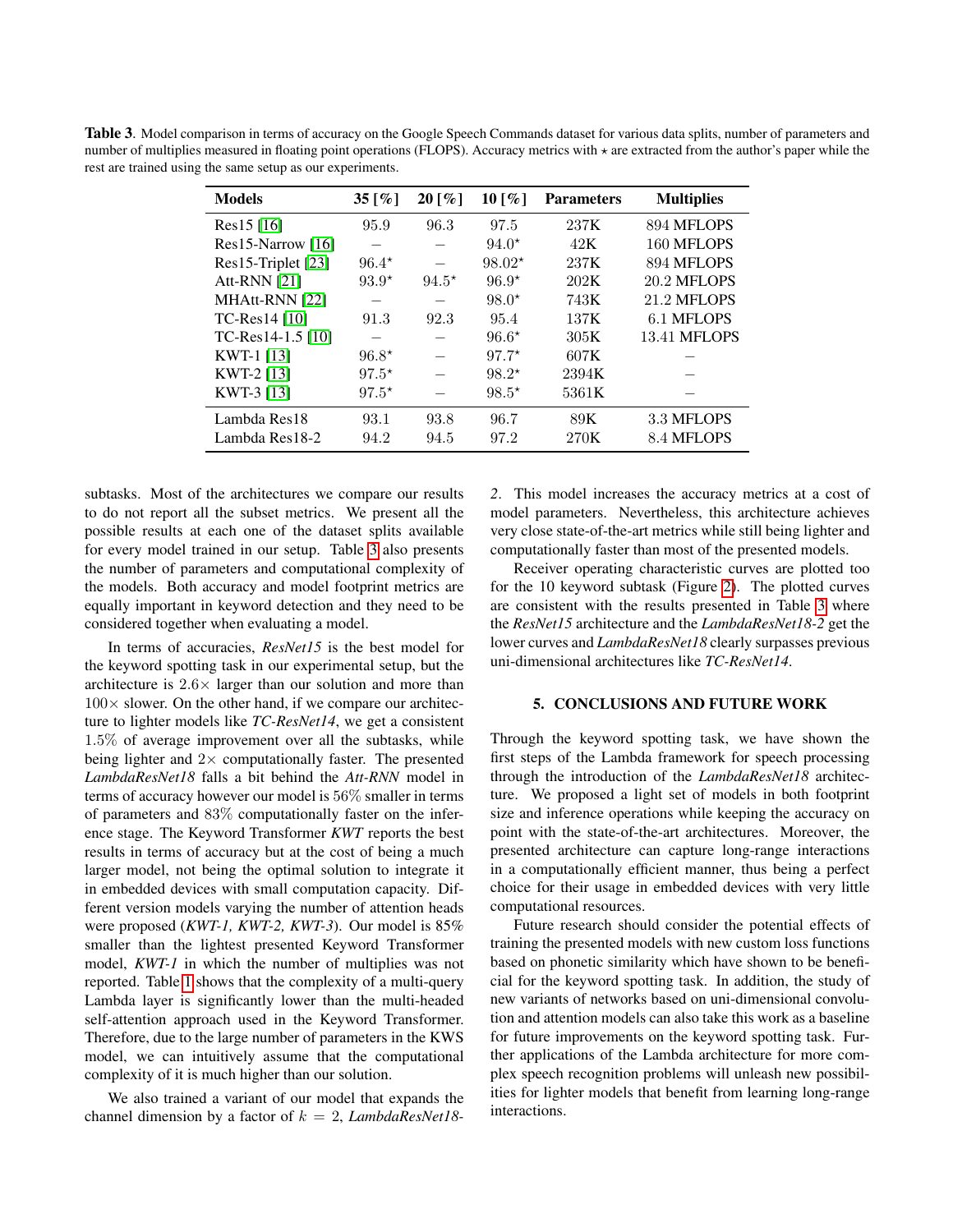## 6. REFERENCES

- <span id="page-6-0"></span>[1] Vineel Pratap, Qiantong Xu, Jacob Kahn, Gilad Avidov, Tatiana Likhomanenko, Awni Hannun, Vitaliy Liptchinsky, Gabriel Synnaeve, and Ronan Collobert, "Scaling up online speech recognition using convnets," *Annual Conference of the International Speech Communication Association (INTERSPECH)*, 2020.
- <span id="page-6-1"></span>[2] Ashish Vaswani, Noam Shazeer, Niki Parmar, Jakob Uszkoreit, Llion Jones, Aidan N. Gomez, Lukasz Kaiser, and Illia Polosukhin, "Attention is all you need," *Annual Conference on Neural Information Processing Systems (NIPS)*, 2017.
- <span id="page-6-2"></span>[3] Alexei Baevski, Henry Zhou, Abdelrahman Mohamed, and Michael Auli, "wav2vec 2.0: A framework for selfsupervised learning of speech representations," 2020.
- <span id="page-6-3"></span>[4] Yung-Sung Chuang, Chi-Liang Liu, Hung-Yi Lee, and Lin shan Lee, "Speechbert: An audio-and-text jointly learned language model for end-to-end spoken question answering," *Annual Conference of the International Speech Communication Association (INTERSPECH)*, 2020.
- <span id="page-6-4"></span>[5] Gabriel Synnaeve, Qiantong Xu, Jacob Kahn, Tatiana Likhomanenko, Edouard Grave, Vineel Pratap, Anuroop Sriram, Vitaliy Liptchinsky, and Ronan Collobert, "End-to-end asr: from supervised to semisupervised learning with modern architectures," *International Conference on Machine Learning (ICML)*, 2019.
- <span id="page-6-5"></span>[6] Abdelrahman Mohamed, Dmytro Okhonko, and Luke Zettlemoyer, "Transformers with convolutional context for asr," 2019.
- <span id="page-6-6"></span>[7] Anmol Gulati, James Qin, Chung-Cheng Chiu, Niki Parmar, Yu Zhang, Jiahui Yu, Wei Han, Shibo Wang, Zhengdong Zhang, Yonghui Wu, et al., "Conformer: Convolution-augmented transformer for speech recognition," *Annual Conference of the International Speech Communication Association (INTERSPECH)*, 2020.
- <span id="page-6-7"></span>[8] DCASE-2021, "Challenge on detection and classification of acoustic scenes and events (aasp)," 2021.
- <span id="page-6-8"></span>[9] T. Sainath and C. Parada, "Convolutional neural networks for small-footprint keyword spotting," *Annual Conference of the International Speech Communication Association (INTERSPECH)*, 2015.
- <span id="page-6-9"></span>[10] Seungwoo Choi, Seokjun Seo, Beomjun Shin, Hyeongmin Byun, Martin Kersner, Beomsu Kim, Dongyoung Kim, and Sungjoo Ha, "Temporal convolution for realtime keyword spotting on mobile devices," *Annual Conference of the International Speech Communication Association (INTERSPECH)*, 2019.
- <span id="page-6-10"></span>[11] David Bonet, Guillermo Cámbara, Fernando López, Pablo Gómez, Carlos Segura, and Jordi Luque, "Speech enhancement for wake-up-word detection in voice assistants," 2021.
- <span id="page-6-11"></span>[12] Irwan Bello, "Lambda networks: Modeling long-range interactions without attention," *International Conference in Learning Representations (ICLR)*, 2021.
- <span id="page-6-12"></span>[13] Axel Berg, Mark O'Connor, and Miguel Tairum Cruz, "Keyword transformer: A self-attention model for keyword spotting," 2021.
- <span id="page-6-13"></span>[14] C. Cerisara, J.-P. Haton, J.-F. Mari, and D. Fohr, "A recombination model for multi-band speech recognition," in *IEEE International Conference on Acoustics, Speech and Signal Processing (ICASSP)*, 1998, vol. 2.
- <span id="page-6-14"></span>[15] Ximin Li, Xiaodong Wei, and Xiaowei Qin, "Smallfootprint keyword spotting with multi-scale temporal convolution," 2020.
- <span id="page-6-15"></span>[16] R. Tang and J. Lin, "Deep residual learning for smallfootprint keyword spotting," in *International Conference on Acoustics, Speech and Signal Processing (ICASSP)*, 2018, pp. 5484–5488.
- <span id="page-6-16"></span>[17] G. Chen, C. Parada, and G. Heigold, "Small-footprint" keyword spotting using deep neural networks," in *International Conference on Acoustics, Speech and Signal Processing (ICASSP)*, 2014, pp. 4087–4091.
- <span id="page-6-17"></span>[18] Zhiming Wang, Xiaolong Li, and Jun Zhou, "Smallfootprint keyword spotting using deep neural network and connectionist temporal classifier," 2017.
- <span id="page-6-18"></span>[19] J. R. Rohlicek, W. Russell, S. Roukos, and H. Gish, "Continuous hidden markov modeling for speakerindependent word spotting," in *International Conference on Acoustics, Speech and Signal Processing (ICASSP)*, 1989, pp. 627–630.
- <span id="page-6-19"></span>[20] Sercan O. Arik, Markus Kliegl, Rewon Child, Joel Hestness, Andrew Gibiansky, Chris Fougner, Ryan Prenger, and Adam Coates, "Convolutional recurrent neural networks for small-footprint keyword spotting," *Annual Conference of the International Speech Communication Association (INTERSPECH)*, 2017.
- <span id="page-6-20"></span>[21] Douglas Coimbra de Andrade, Sabato Leo, Martin Loesener Da Silva Viana, and Christoph Bernkopf, "A neural attention model for speech command recognition," 2018.
- <span id="page-6-21"></span>[22] Oleg Rybakov, Natasha Kononenko, Niranjan Subrahmanya, Mirkó Visontai, and Stella Laurenzo, "Streaming keyword spotting on mobile devices," *Annual Conference of the International Speech Communication Association (INTERSPECH)*, 2020.